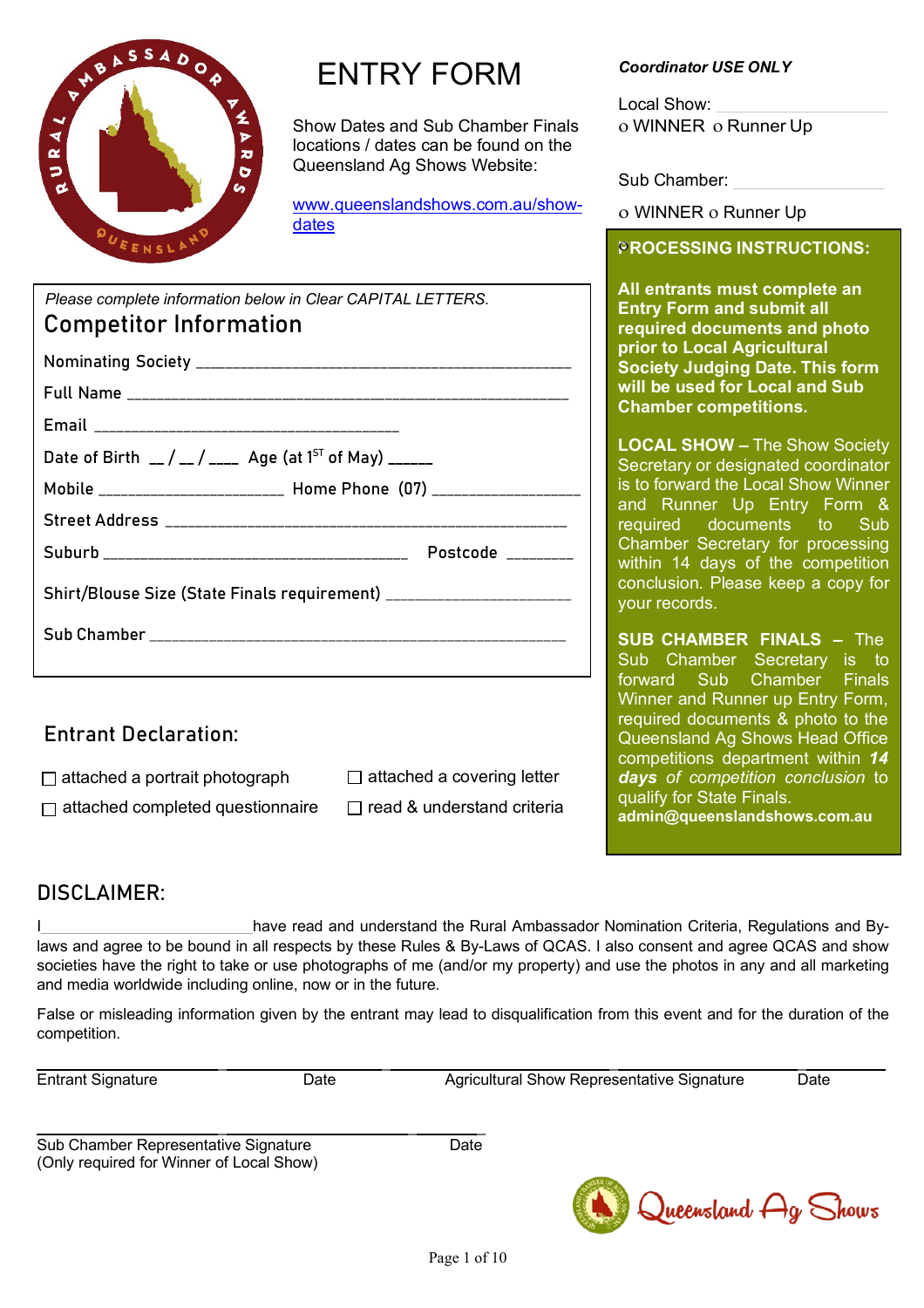

# ENTRANT QUESTIONAIRE

Full Name \_\_\_\_\_\_\_\_\_\_\_\_\_\_\_\_\_\_\_\_\_\_\_\_\_\_\_\_\_\_\_\_\_\_\_\_\_\_\_\_\_\_\_\_\_\_\_\_\_\_\_\_\_\_\_\_\_\_\_\_

*1.* Please describe any previous Agricultural Show involvement (including stewarding, exhibiting and general responsibilities during the show or other activities),or should you have no previous experience please describe you understanding of Agricultural Shows:

(150 words or less)

*2.* Please indicate any Agricultural related interests (e.g. growing crops, breeding/showing, agronomy, etc.):

| (100 words or less) |
|---------------------|
|                     |
|                     |
|                     |
|                     |
|                     |
|                     |
|                     |
|                     |
|                     |
|                     |
|                     |
|                     |
|                     |
|                     |
|                     |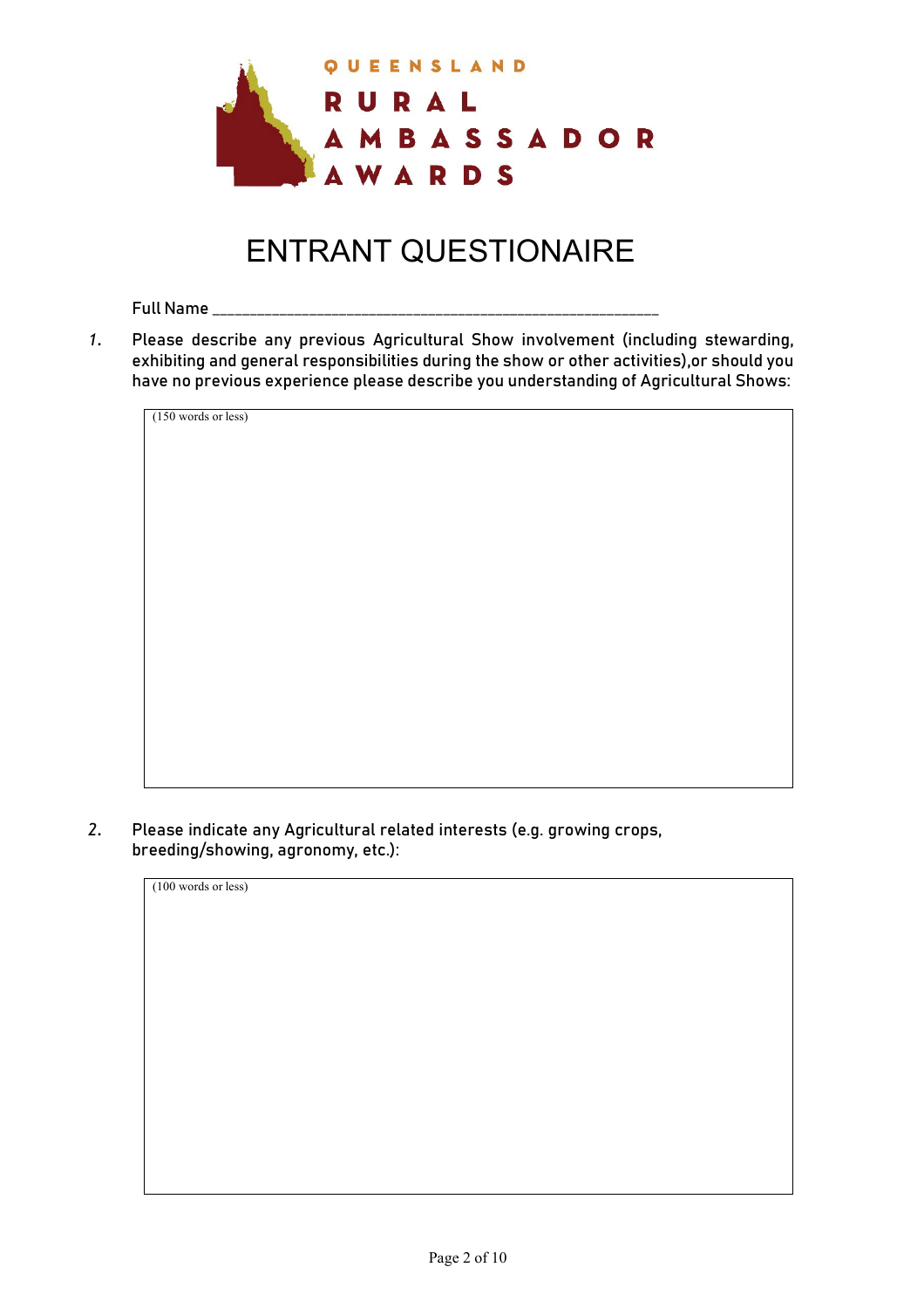*3.* Please describe your Personal Achievements to date:

(150 words or less)

*4.* Please provide details of any agricultural related skills you may consider relevant:



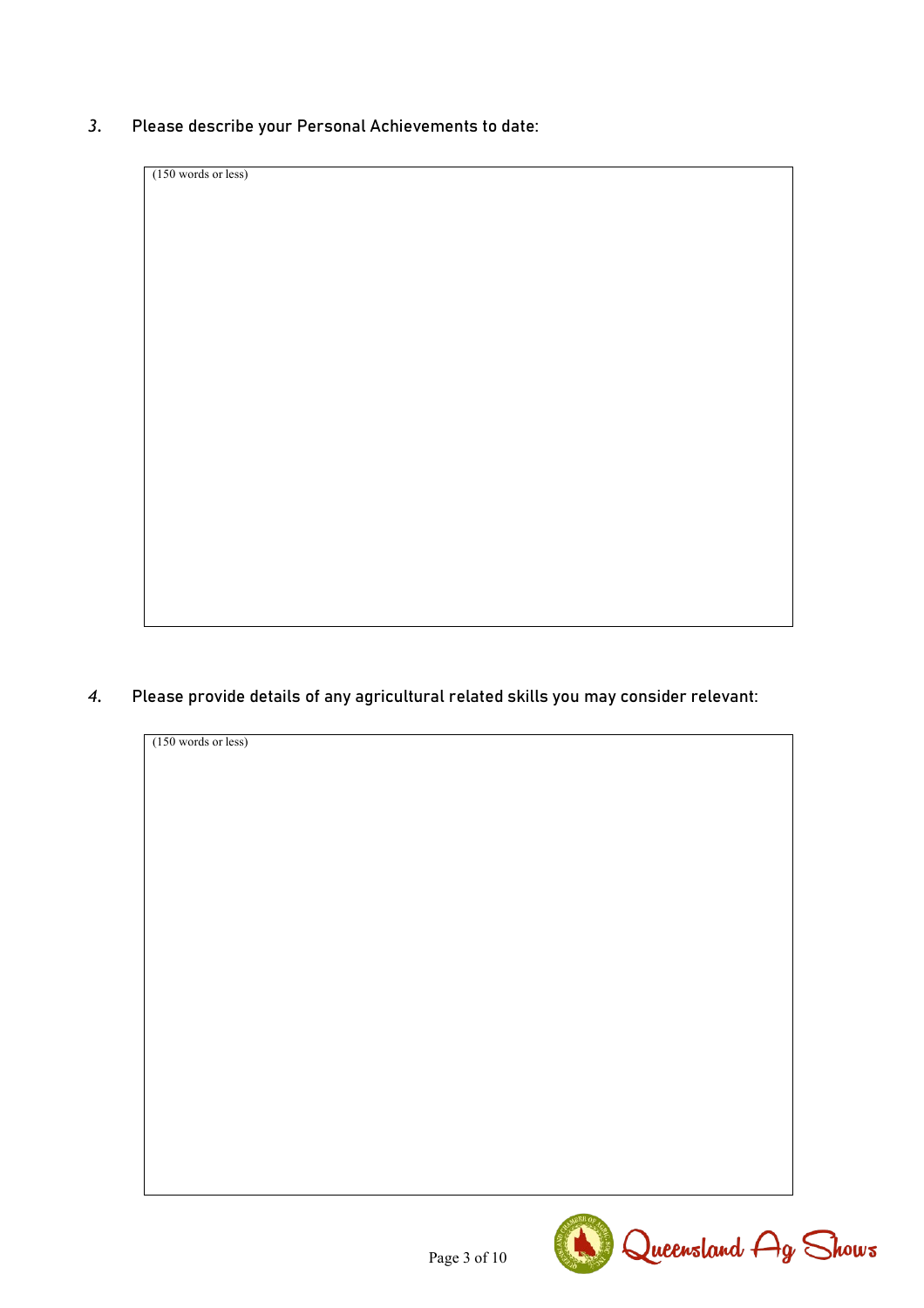*5.* Please describe your ambitions and inspirations:

(150 words or less)

## *6.* Please describe your local community involvement:



Page 4 of 10 Queensland Ag Shows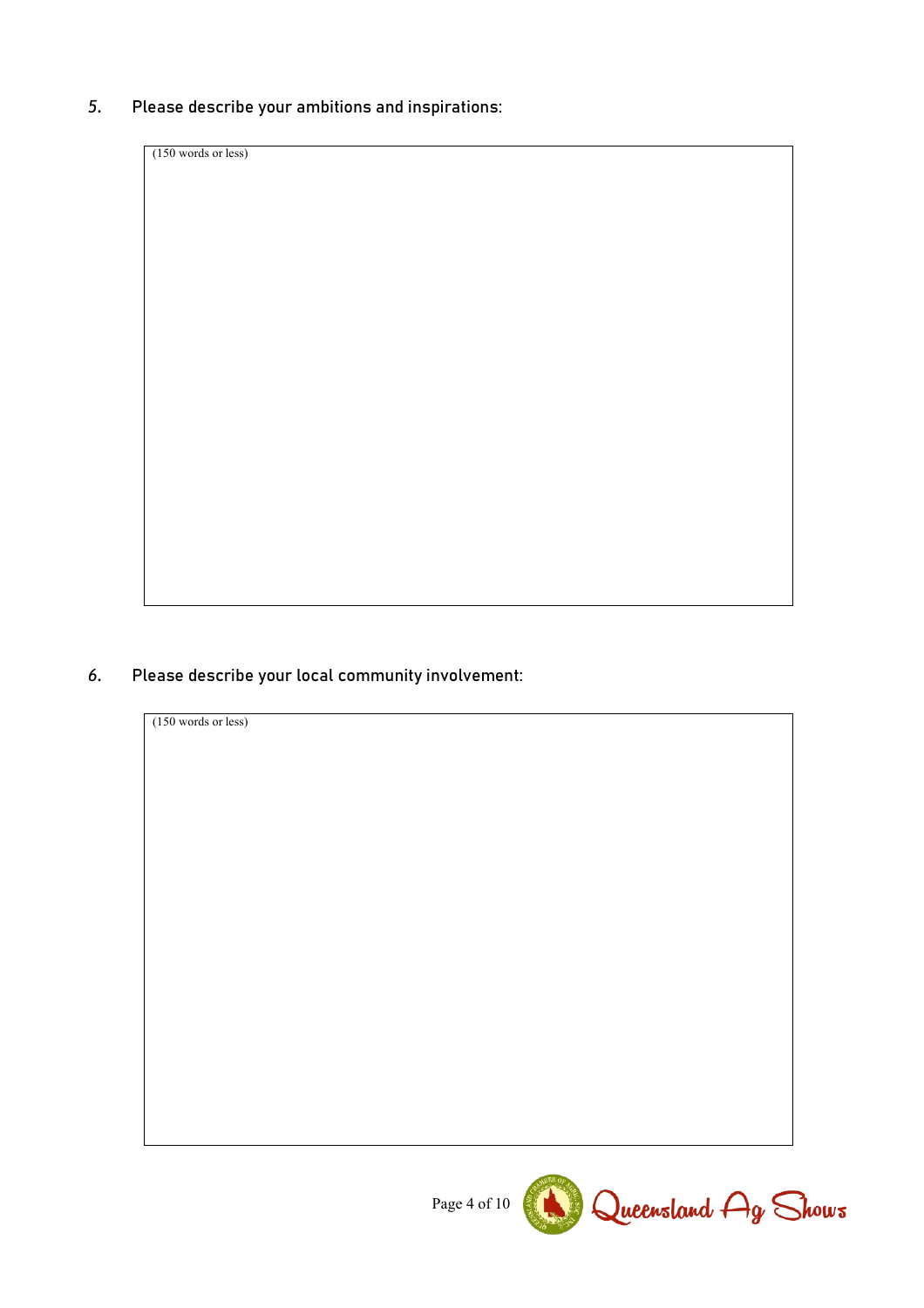#### *7.* Please provide a short overview of your employment history and associated responsibilities:

| $(150 \text{ words or less})$ |  |  |  |  |  |
|-------------------------------|--|--|--|--|--|
|                               |  |  |  |  |  |
|                               |  |  |  |  |  |
|                               |  |  |  |  |  |
|                               |  |  |  |  |  |
|                               |  |  |  |  |  |
|                               |  |  |  |  |  |
|                               |  |  |  |  |  |
|                               |  |  |  |  |  |
|                               |  |  |  |  |  |
|                               |  |  |  |  |  |
|                               |  |  |  |  |  |
|                               |  |  |  |  |  |
|                               |  |  |  |  |  |
|                               |  |  |  |  |  |
|                               |  |  |  |  |  |
|                               |  |  |  |  |  |
|                               |  |  |  |  |  |
|                               |  |  |  |  |  |
|                               |  |  |  |  |  |
|                               |  |  |  |  |  |

*8.* Please provide a short overview of your educational details (including TAFE Courses etc.):



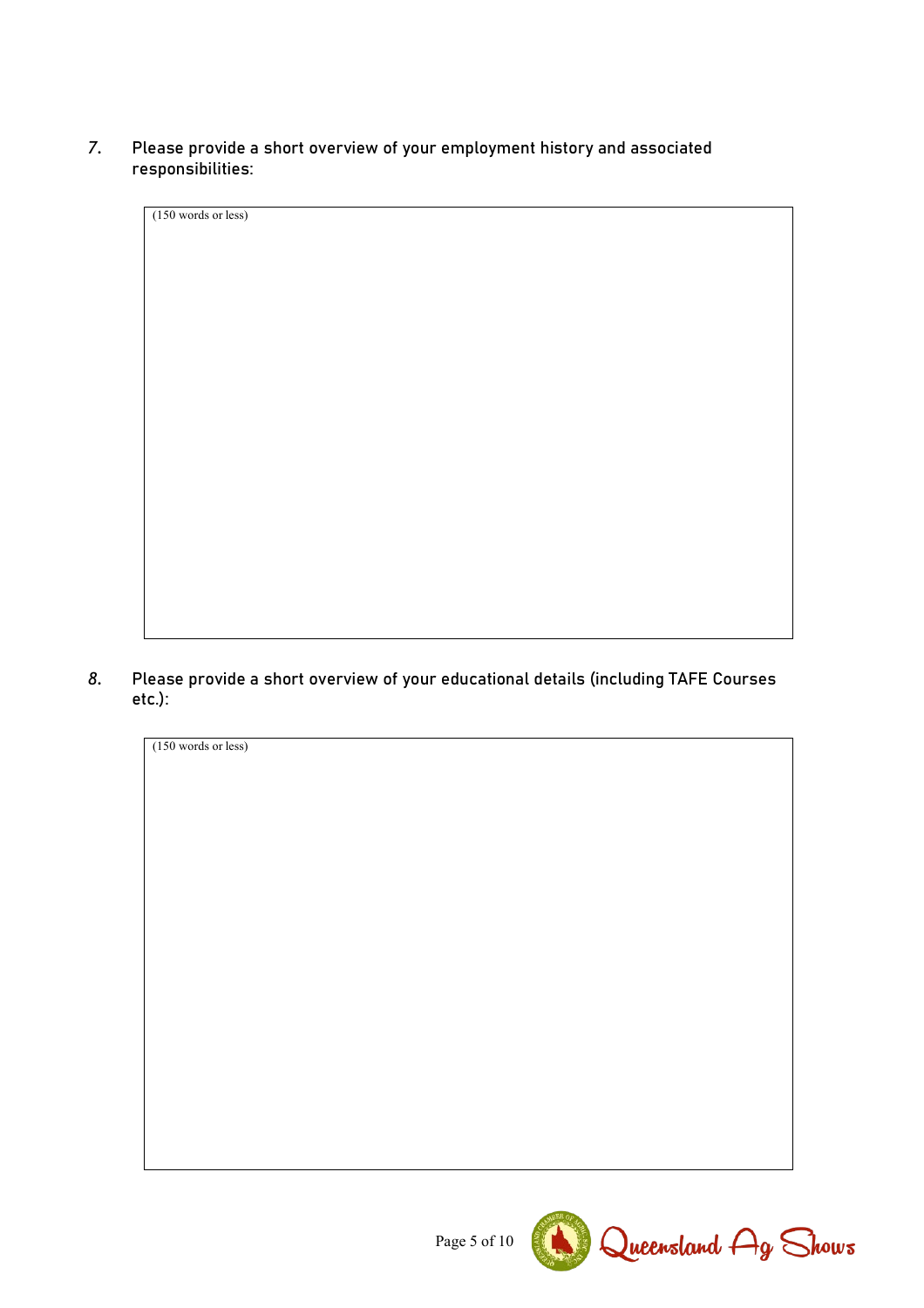*9.* Please provide details of any hobbies and other interests:

(150 words or less)

### *10.* Why do you want to be a Rural Ambassador:



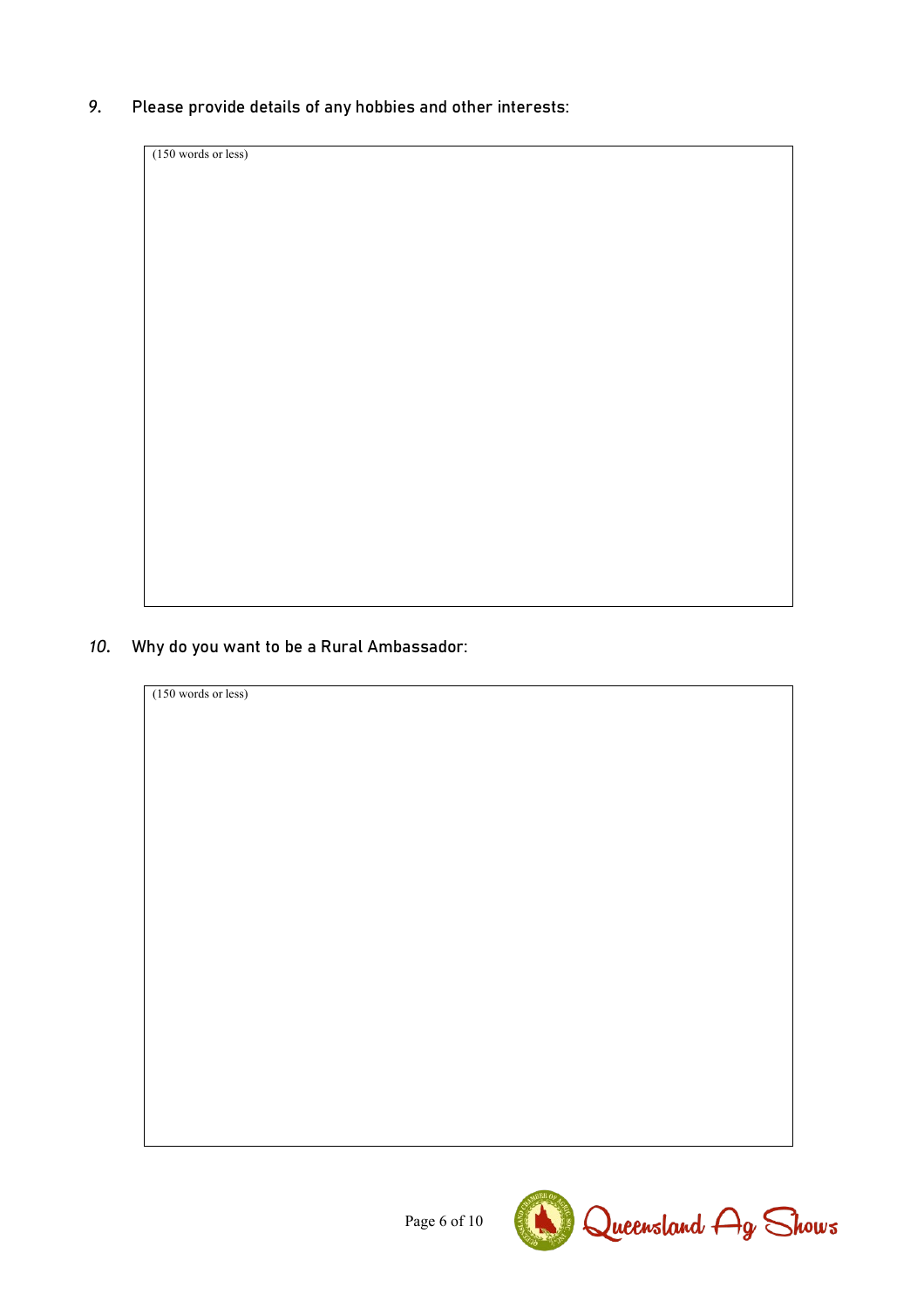*11.* How do you believe your selection as a Rural Ambassador could assist you and your Agricultural Society:

(150 words or less)

*12.* Please describe any suggestions you may have on ways to improve your local Show:



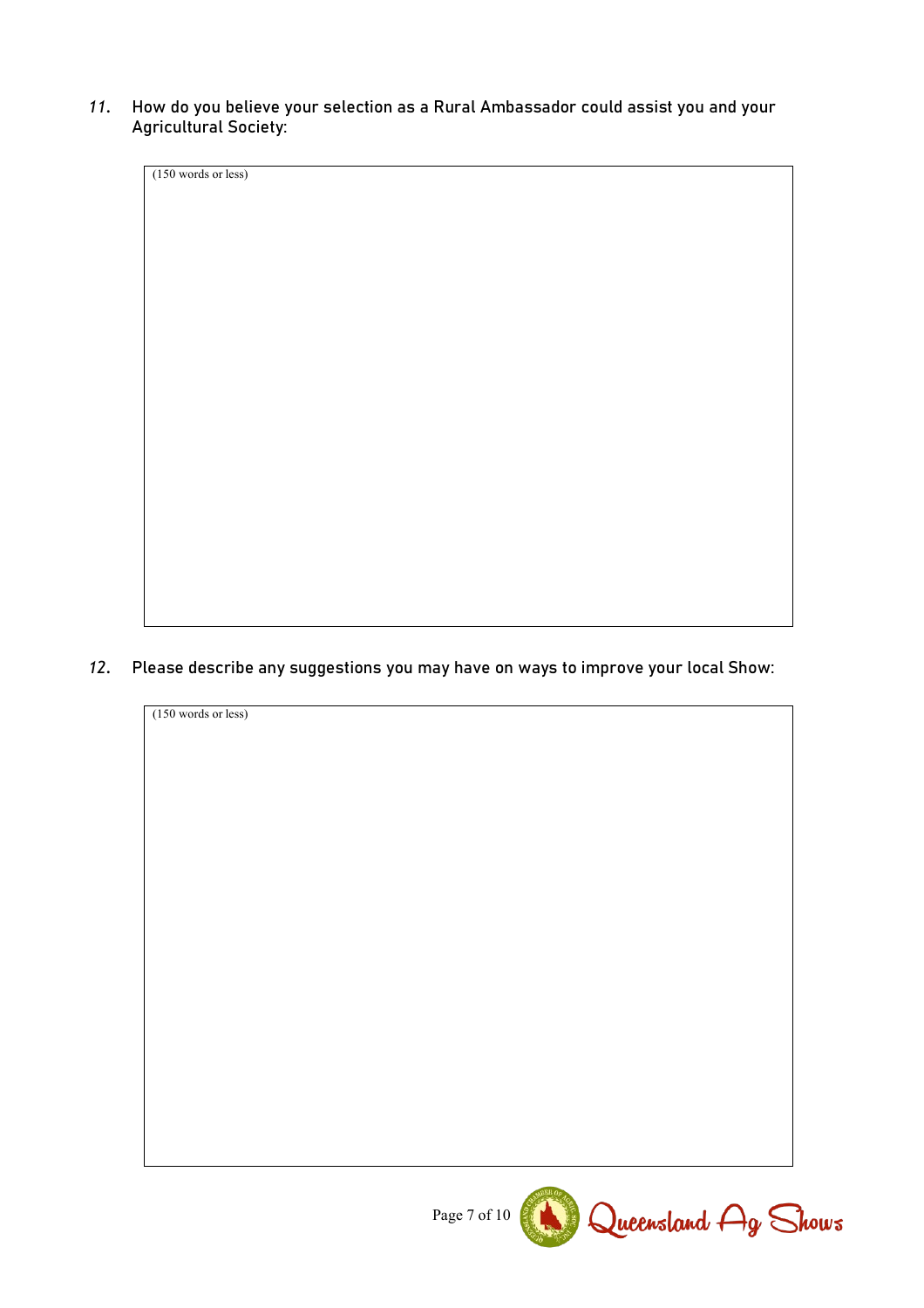

| Name                   |  |
|------------------------|--|
| <b>Show Society</b>    |  |
| Sub-Chamber            |  |
| Date of Birth          |  |
| <b>Medicare Number</b> |  |

Dietary Requirements:

## Please tick if you any of the below applies to you:

| <b>Heart Problems</b>            |  |
|----------------------------------|--|
| <b>Respiratory Problems</b>      |  |
| Allergies                        |  |
| <b>Travel Sickness</b>           |  |
|                                  |  |
| <b>Blood Pressure</b>            |  |
| <b>Operations</b>                |  |
| <b>Epilepsy</b>                  |  |
| <b>Recent illness Injections</b> |  |
| E.g. Tetanus                     |  |
| Drugs required                   |  |
| <b>Phobias</b>                   |  |
| <b>Diabetes</b>                  |  |
| Other:                           |  |
|                                  |  |

#### Emergency Contact

| Name         |  |
|--------------|--|
| Phone Number |  |
| Mobile       |  |

Signed Date Date Date

\_\_\_\_\_\_\_\_\_\_\_\_\_\_\_\_\_\_\_\_\_\_\_\_\_\_\_\_ \_\_\_\_\_\_\_\_\_\_\_\_\_\_\_\_\_\_\_\_\_\_

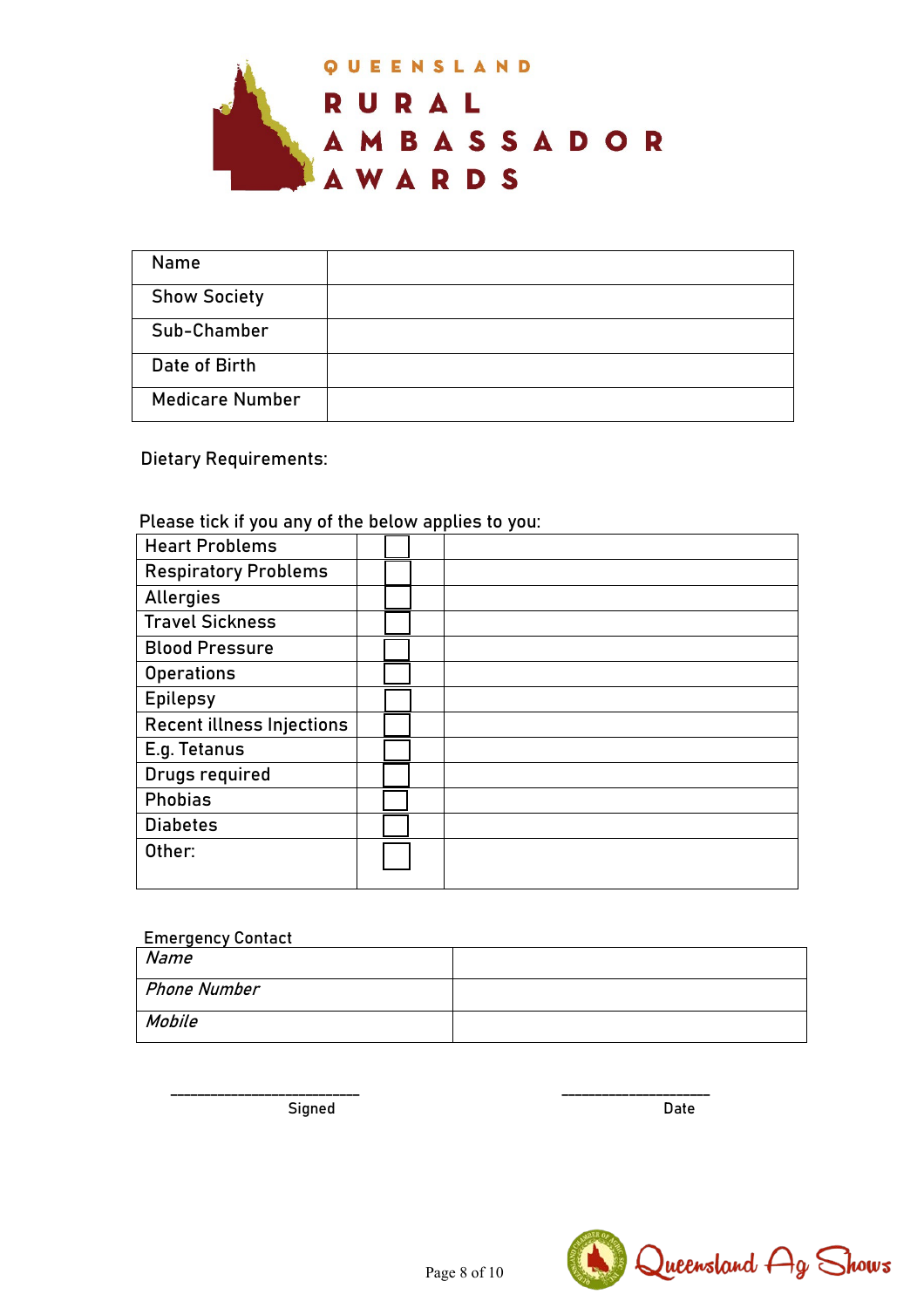

## **RULES OF COMPETITION**

#### **Eligibility**

- 1. The award is open to persons born in Australia or naturalised Australians permanently residing in Queensland.
- 2. Entrants must be permanent residents of Australia who have resided in Queensland for a minimum of three (3) months immediately prior to nomination, or if resident near a state border can show they are an active working member of their nominating affiliated Agricultural Society.
- 3. Entrants must be aged 20 and less than 30 years as at 1 May in the year of the competition.
- 4. The award is opened to both males and females either single or married.
- 5. Immediate family members of affiliated Agricultural Societies and QUEENSLAND AG SHOWS committee members and staff are eligible to enter provided they;
	- a) Declare a pecuniary interest, and
	- b) Are not involved in any discussion regarding the result during the competition
- 6. Previous state and national winners are not eligible to re-enter the competition.
- 7. State finalists (excluding the winner) are eligible to re-enter the competition after a period of two (2) years. Two state finals must have passed in this period
- 8. Affiliated Agricultural Society winners are eligible to compete in Sub-Chamber finals. In the event that the winner becomes ineligible or unavailable the runner-up becomes eligible to represent the Agricultural Society.
- 9. The Sub-Chamber finals winner is eligible to compete in the State Final. In the event that the Sub-Chamber winner becomes ineligible or unavailable the runner-up becomes eligible to represent the Sub-Chamber.
- 10. The State final winner is eligible to compete in the National final. In the event that the winner becomes ineligible or unavailable the runner-up becomes eligible to represent Queensland.

#### **Local Show Competition**

11. Entrants must be nominated by an affiliated Agricultural Society to be eligible to enter a Sub-Chamber final.

#### **Criteria**

- 12. Entrants should be actively involved, or demonstrate a readiness to become actively involved in, their local Agricultural Society and Agricultural Show. They should also be knowledgeable about current rural issues pertaining to their local area, Queensland and Australia and have a strong affiliation towards agriculture.
- 13. Tertiary qualifications are not a prerequisite for the Rural Ambassador Award and will have no influence in the selection process. The Award seeks to attract all young rural people who symbolise the rural spirit – people with vitality, who are forward thinking and with a passion for the land and local Agricultural Shows.